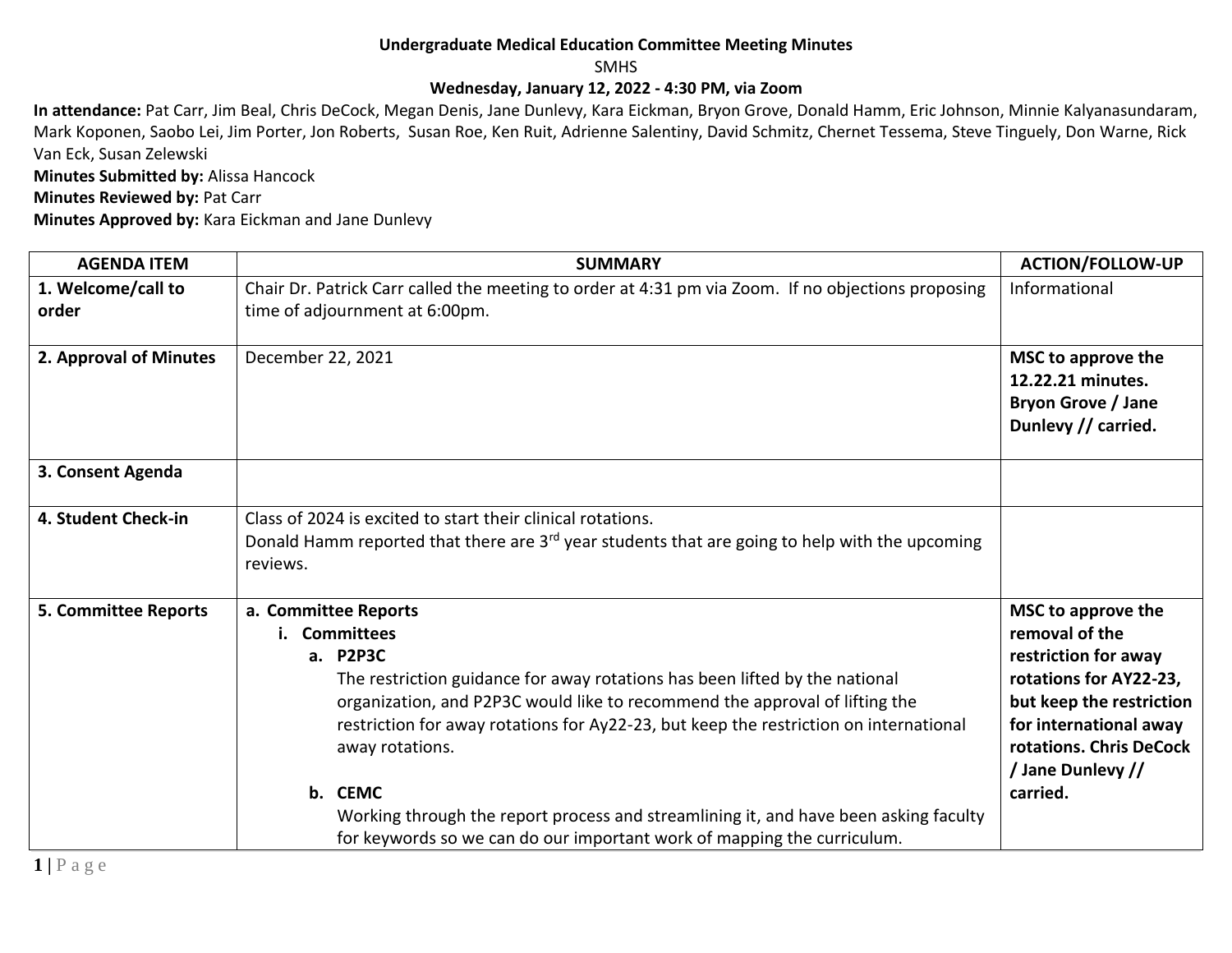|                          | c. P1C<br>We are meeting next week and will be reviewing the Unit 4 schedule.                                                                                                                                                                                                                                                                                                                                                                                                                                                                                                                                                                                                                                                                        |                                                                                                                                                                                                                                                          |
|--------------------------|------------------------------------------------------------------------------------------------------------------------------------------------------------------------------------------------------------------------------------------------------------------------------------------------------------------------------------------------------------------------------------------------------------------------------------------------------------------------------------------------------------------------------------------------------------------------------------------------------------------------------------------------------------------------------------------------------------------------------------------------------|----------------------------------------------------------------------------------------------------------------------------------------------------------------------------------------------------------------------------------------------------------|
|                          | d. MPPRC<br>We have organized ourselves and have started to review the 29 policies and<br>procedures we are charged with. Each committee member is the primary reviewer<br>and the chair Ken Ruit is the secondary reviewer. The plan is to also have P1C and<br>P2P3C to look at the policies to ensure we have not made any major errors. Then<br>policies will be at UMEC for approval and then UMEC can decide if faculty comments<br>are needed.<br>We have also referred policy 4.8 to the MSAPC and policy 5.19 to the MSAC,<br>respectively for the annual reviews of these two policies. Then MPPRC will be the<br>secondary reviewer of policies 4.8 and 5.19 and would like UMEC to approve this<br>review process for these two policies | <b>MSC to allow policies</b><br>4.8 & 5.19 primary<br>review be completed<br>by MSAPC and MSAC<br>respectively, and<br><b>MPPRC</b> is the<br>secondary reviewer.<br>Jane Dunlevy / Chris<br>DeCock // carried.<br>MSC to approve the<br>addition of the |
|                          | The last recommendation is to add the Assistant Dean for Phase 2/3 as a non-voting<br>member of the committee.                                                                                                                                                                                                                                                                                                                                                                                                                                                                                                                                                                                                                                       | <b>Assistant Dean for</b><br>Phase 2/3 as a non-<br>voting advisory<br>member of the MPPRC.                                                                                                                                                              |
|                          | e. DQIP - Office of Medical Accreditation: EASRC/SASRC/FASRC                                                                                                                                                                                                                                                                                                                                                                                                                                                                                                                                                                                                                                                                                         | Jane Dunlevy / Jim Beal<br>// carried.                                                                                                                                                                                                                   |
|                          | <b>Ad hoc Committees</b><br>$f_{\cdot}$                                                                                                                                                                                                                                                                                                                                                                                                                                                                                                                                                                                                                                                                                                              |                                                                                                                                                                                                                                                          |
| <b>6. Special Orders</b> | a. Self-Study Summary<br>We are 3-months away from the LCME visit and we have to put together this self-study report.<br>There were three sub-groups looking at specific areas of the curriculum. They reported their<br>findings and what we have implemented based on the first ISA and the ISA 2 to see how we are<br>improving with the changes we started to implement. The report needed to include our<br>institutional strength, areas of challenge and how Covid has affected our program and our<br>responses.                                                                                                                                                                                                                             | MSC to approve the<br><b>Self-Study Summary</b><br>report as presented.<br><b>Bryon Grove / Susan</b><br>Roe // carried.                                                                                                                                 |
|                          | b. Anonymous feedback review<br>A student felt the exam was unfair before the exams were even graded, and the average grade<br>was a little above average. Also, some felt the questions were unfair on the exam, but they are<br>written by the content experts based on their lectures they gave for the unit. Based on some of                                                                                                                                                                                                                                                                                                                                                                                                                    | Information<br><b>ACTION ITEM:</b><br>Dr. Susan Zelewski will                                                                                                                                                                                            |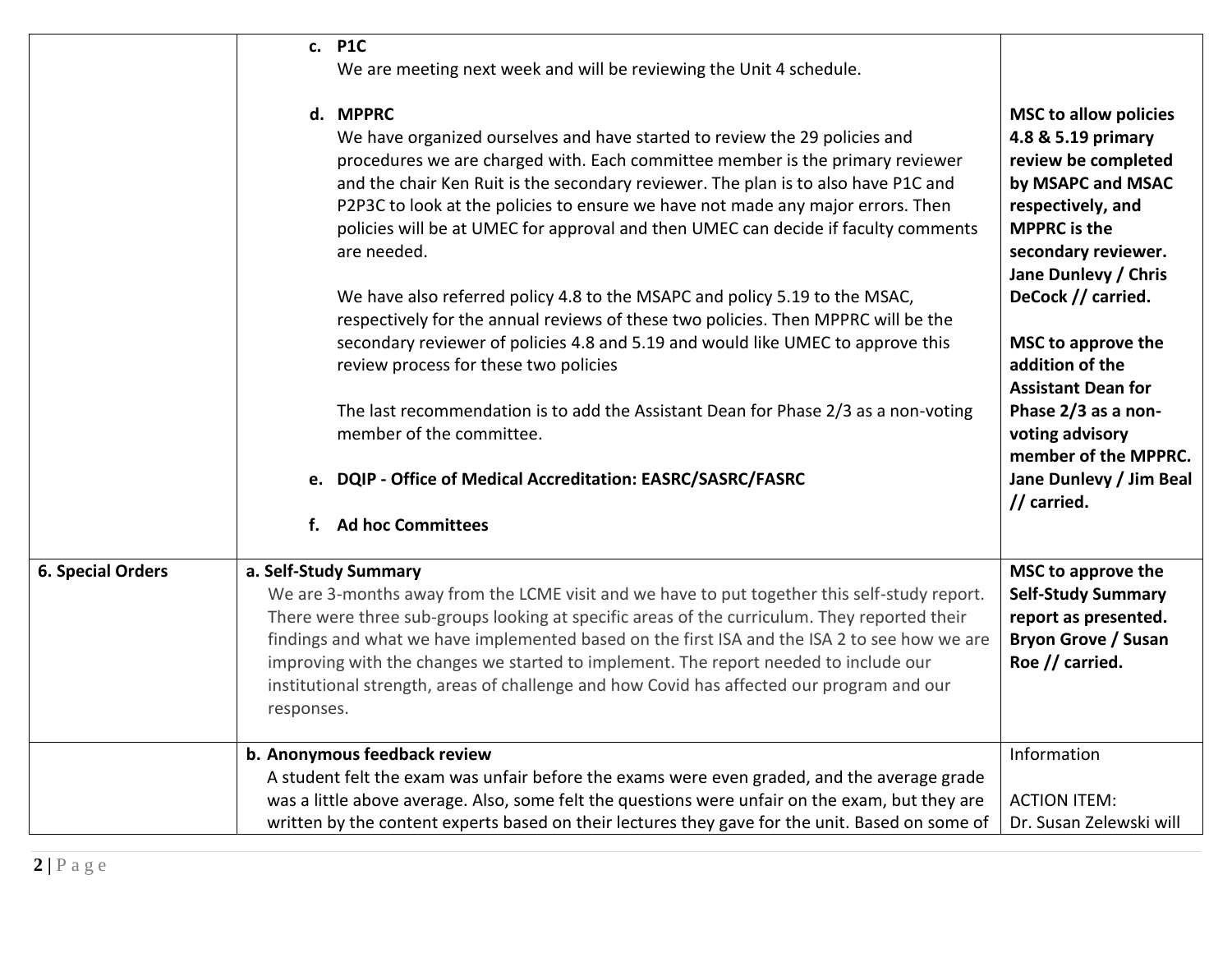| the feedback we have received students are wanting to hear about a topic before the lecture<br>on it, and has made us review the order of content and will be adjusting the order of topics<br>being covered.<br>Students reported some grammar errors found within the exam and would like the questions<br>to be reviewed more closely to not have any grammar errors. All questions are reviewed by Dr.<br>Kurt Borg and he tried really hard but it is very difficult to catch them all. Discussed the option<br>of having multiple faculty proof the questions to ensure the question is appropriate and there<br>are no grammar errors. There is no guarantee that this will solve this or an efficient use of time,<br>which was understood by all.<br>A student was concerned about providing any negative feedback would result in a letter of | draft this<br>communication and<br>Drs. Kurt Borg and Jane<br>Dunlevy will distribute<br>to the phase 1 classes.<br>Also, will ensure that<br>this is added to the<br>facilitator training. |
|---------------------------------------------------------------------------------------------------------------------------------------------------------------------------------------------------------------------------------------------------------------------------------------------------------------------------------------------------------------------------------------------------------------------------------------------------------------------------------------------------------------------------------------------------------------------------------------------------------------------------------------------------------------------------------------------------------------------------------------------------------------------------------------------------------------------------------------------------------|---------------------------------------------------------------------------------------------------------------------------------------------------------------------------------------------|
| unprofessionalism.<br>Also, students were wondering if the PCL facilitators are aware that their comments from<br>evaluations could end up in the students Dean's Letter. We will be sending a reminder to all<br>PCL facilitators about the importance of their evaluation comments. Dr. Susan Zelewski will<br>draft this communication and Drs. Kurt Borg and Jane Dunlevy will distribute to the phase 1<br>classes. Also, will ensure that this is added to the facilitator training.<br>Students expressed the dislike of the pre-recorded lectures from old lectures. We do admit<br>with the transition did require use to use a mixture of pre-recorded lectures that is was a and<br>newly recorded lectures for the class of 2025. However, they should all be newly recorded<br>lectures the second half of unit 3.                         |                                                                                                                                                                                             |
| c. GQ questions below 10 <sup>th</sup> percentile                                                                                                                                                                                                                                                                                                                                                                                                                                                                                                                                                                                                                                                                                                                                                                                                       | Tabled                                                                                                                                                                                      |
| d. Ombudsperson for receiving sensitive feedback (so it may remain anonymous)                                                                                                                                                                                                                                                                                                                                                                                                                                                                                                                                                                                                                                                                                                                                                                           | Tabled                                                                                                                                                                                      |
| e. Revisit grade review policy in light of ranking (high-15, 20, 40, 20,5-low)                                                                                                                                                                                                                                                                                                                                                                                                                                                                                                                                                                                                                                                                                                                                                                          | Tabled                                                                                                                                                                                      |
| f. UMEC Representative for Committee for Resources for Education                                                                                                                                                                                                                                                                                                                                                                                                                                                                                                                                                                                                                                                                                                                                                                                        | Tabled                                                                                                                                                                                      |